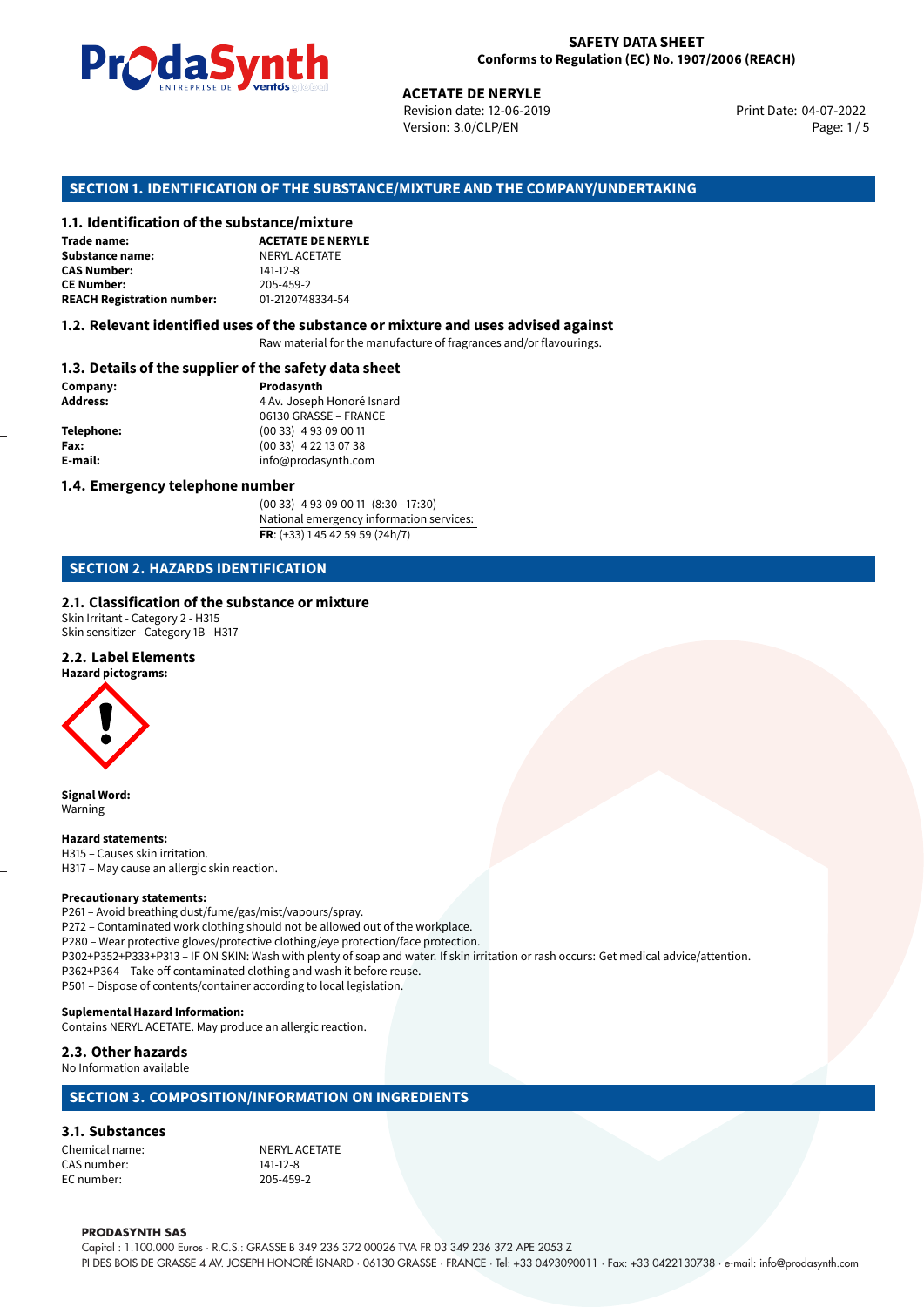

# **ACETATE DE NERYLE**<br>
Revision date: 12-06-2019<br> **Aces 2019**<br> **Aces 2019**<br> **Aces 2019**

Revision date: 12-06-2019 Version: 3.0/CLP/EN Page: 2 / 5

#### **Hazardous constituents:**

| <b>Chemical Name</b> | % (w/w)   | <b>CAS No</b><br><b>EC No</b> | Classification according to Regulation 1272/2008 |
|----------------------|-----------|-------------------------------|--------------------------------------------------|
| l NERYL ACETATE      | $\geq$ 50 | $141 - 12 - 8$<br>205-459-2   | Skin Irrit. 2 - H315<br>Skin Sens. 1B - H317     |

[See the full text of the hazard statements in section 16.](#page-4-0)

#### **3.2. Mixtures**

Not applicable.

#### **SECTION 4. FIRST-AID MEASURES**

#### **4.1. Description of necessary first aid measures**

| Ingestion:    | Rinse mouth with water.<br>Obtain medical advice.<br>Keep at rest. Do not induce vomiting.                                                           |
|---------------|------------------------------------------------------------------------------------------------------------------------------------------------------|
| Eye contact:  | In case of contact with eyes, rinse immediately with plenty of water for at least 15 minutes and seek medical advice.                                |
| Inhalation:   | Remove person to fresh air and keep at rest.<br>Seek immediate medical advice.                                                                       |
| Skin contact: | Take off immediately all contaminated clothing.<br>Thoroughly wash affected skin with soap and water.<br>Seek medical attention if symptoms persist. |

#### **4.2. Most important symptoms and effects, both acute and delayed**

No information available.

#### **4.3. Indication of any immediate medical attention and special treatment needed** No information available.

## **SECTION 5. FIRE-FIGHTING MEASURES**

#### **5.1. Extinguishing Media**

Water spray, carbon dioxide, dry chemical powder or appropriate foam. For safety reasons do not use full water jet.

#### **5.2. Special hazards arising from the substance or mixture**

Known or Anticipated Hazardous Products of Combustion: Emits toxic fumes under fire conditions.

#### **5.3. Advice for firefighters**

High temperatures can lead to high pressures inside closed containers. Avoid inhalation of vapors that are created. Use appropriate respiratory protection. Do not allow spillage of fire to be poured into drains or watercourses. Wear self-contained breathing apparatus and protective clothing.

#### **SECTION 6. ACCIDENTAL RELEASE MEASURES**

#### **6.1. Personal precautions, protective equipment and emergency procedures**

Evacuate surronding areas. Ensure adequate ventilation. Keep unnecessary and unprotected personnel from entering. Do not breathe vapor/spray. Avoid contact with skin and eyes. Information regarding personal protective measures: see section 8.

#### **6.2. Environmental precautions**

To avoid possible contamination of the environment, do not discharge into any drains, surface waters or groundwaters.

#### **6.3. Methods and materials for containment and cleaning up**

Cover with an inert, inorganic, non-combustible absorbent material (e.g. dry-lime, sand, soda ash). Place in covered containers using non-sparking tools and transport outdoors. Avoid open flames or sources of ignition (e.g. pilot lights on gas hot water heater). Ventilate area and wash spill site after material pickup is complete.

#### **6.4. Reference to other sections**

Information regarding exposure controls, personal protection and disposal considerations can be found in sections 8 and 13.

#### **PRODASYNTH SAS**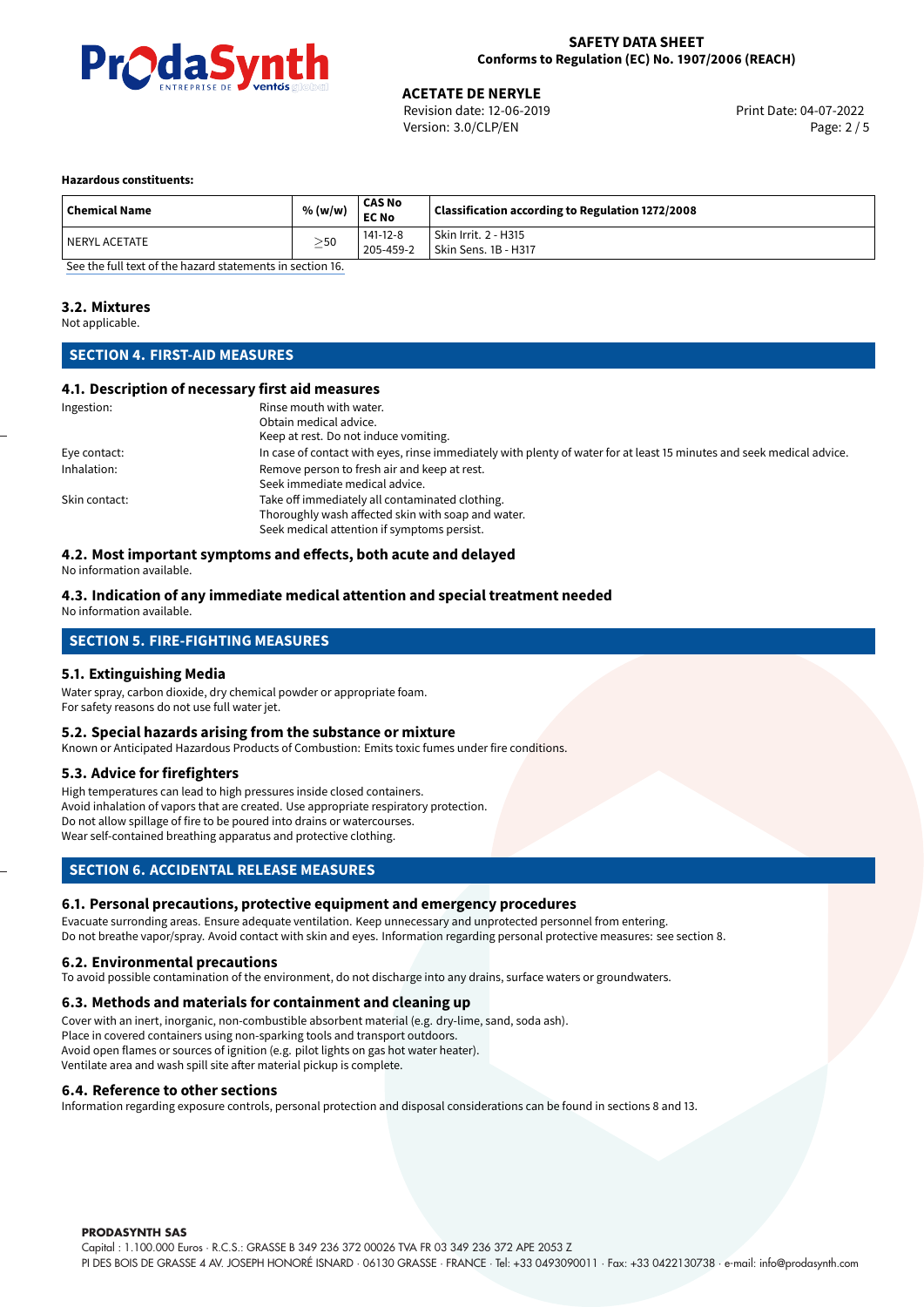

04-07-2022 **ACETATE DE NERYLE** Revision date: 12-06-2019 Print Date: Version: 3.0/CLP/EN Page: 3 / 5

#### **SECTION 7. HANDLING AND STORAGE**

#### **7.1. Precautions for safe handling**

Do not store or handle this material near food or drinking water. Do not smoke. Avoid contact with the eyes, skin and clothing. Wear protective clothing and use glasses. Observe the rules of safety and hygiene at work. Keep in the original container or an alternative made from a compatible material.

## **7.2. Conditions for safe storage, including any incompatibilities**

Store in tightly closed and preferably full containers in a cool, dry and ventilated area, protected from light. Keep away from sources of ignition (e.g. hot surfaces, sparks, flame and static discharges). Keep away from incompatible materials (see section 10).

#### **7.3. Specific end use(s)**

No information available.

#### **SECTION 8. EXPOSURE CONTROLS AND PERSONAL PROTECTION**

#### **8.1. Control parameters**

Components with occupational exposure limits: None known.

#### **8.2. Exposure controls**

| Appropriate engineering controls: | Measures should be taken to prevent materials from being splashed into the body.                                                            |
|-----------------------------------|---------------------------------------------------------------------------------------------------------------------------------------------|
|                                   | Provide adequate ventilation, according to the conditions of use. Use a mechanical exhaust if required.                                     |
| Eye/Face protection:              | Chemical safety goggles are recommended. Wash contaminated goggles before reuse.                                                            |
| Hand Protection:                  | Chemical-resistant gloves are recommended. Wash contaminated gloves before reuse.                                                           |
| Body protection:                  | Personal protective equipment for the body should be selected based on the task being performed and the risks<br>involved.                  |
| <b>Respiratory Protection:</b>    | In case of insufficient ventilation, use suitable respiratory equipment.                                                                    |
| Environmental exposure controls:  | Emissions from ventilation or process equipment should be checked to ensure they comply with environmental<br>protection legislation.       |
|                                   | In some cases, filters or engineering modifications to the process equipment will be necessary to reduce emissions to<br>acceptable levels. |

#### **SECTION 9. PHYSICAL AND CHEMICAL PROPERTIES**

#### **9.1. Information on basic physical and chemical properties**

| Appearance:                            | Liquid                                      |  |
|----------------------------------------|---------------------------------------------|--|
| Colour:                                | Conforms to standard                        |  |
| Odour:                                 | Conforms to standard                        |  |
| Odour theshold:                        | Not determined                              |  |
| pH:                                    | Not determined                              |  |
| Melting point/freezing point:          | Not determined                              |  |
| Boling point/boiling range:            | $231^{\circ}$ C                             |  |
| Flash point:                           | 98 °C                                       |  |
| Evaporation rate:                      | Not determined                              |  |
| Flammability:                          | Not determined                              |  |
| Lower flammability/Explosive limit:    | Not determined                              |  |
| Upper flammability/Explosive limit:    | Not determined                              |  |
| Vapour pressure:                       | $0.02$ mmHg/20 $^{\circ}$ C                 |  |
| Vapour Density:                        | Not determined                              |  |
| Density:                               | $0,903 - 0,913$ g/mL (20°C)                 |  |
| Relative density:                      | $0,903 - 0,913(20^{\circ}C)$                |  |
| Water solubility:                      | NON MISCIBLE IN WATER - MISCIBLE IN ALCOHOL |  |
| Solubility in other solvents:          | <b>SOLUBLE IN ETHANOL</b>                   |  |
| Partition coefficient n-octanol/water: | Not determined                              |  |
| Auto-ignition temperature:             | Not determined                              |  |
| Decomposition temperature:             | Not determined                              |  |
| Viscosity, dynamic:                    | Not determined                              |  |
| Viscosity, kinematic:                  | Not determined                              |  |
| Explosive properties:                  | Not determined                              |  |
| Oxidising properties:                  | Not determined                              |  |
|                                        |                                             |  |

#### **PRODASYNTH SAS**

Capital : 1.100.000 Euros · R.C.S.: GRASSE B 349 236 372 00026 TVA FR 03 349 236 372 APE 2053 Z PI DES BOIS DE GRASSE 4 AV. JOSEPH HONORÉ ISNARD · 06130 GRASSE · FRANCE · Tel: +33 0493090011 · Fax: +33 0422130738 · e-mail: info@prodasynth.com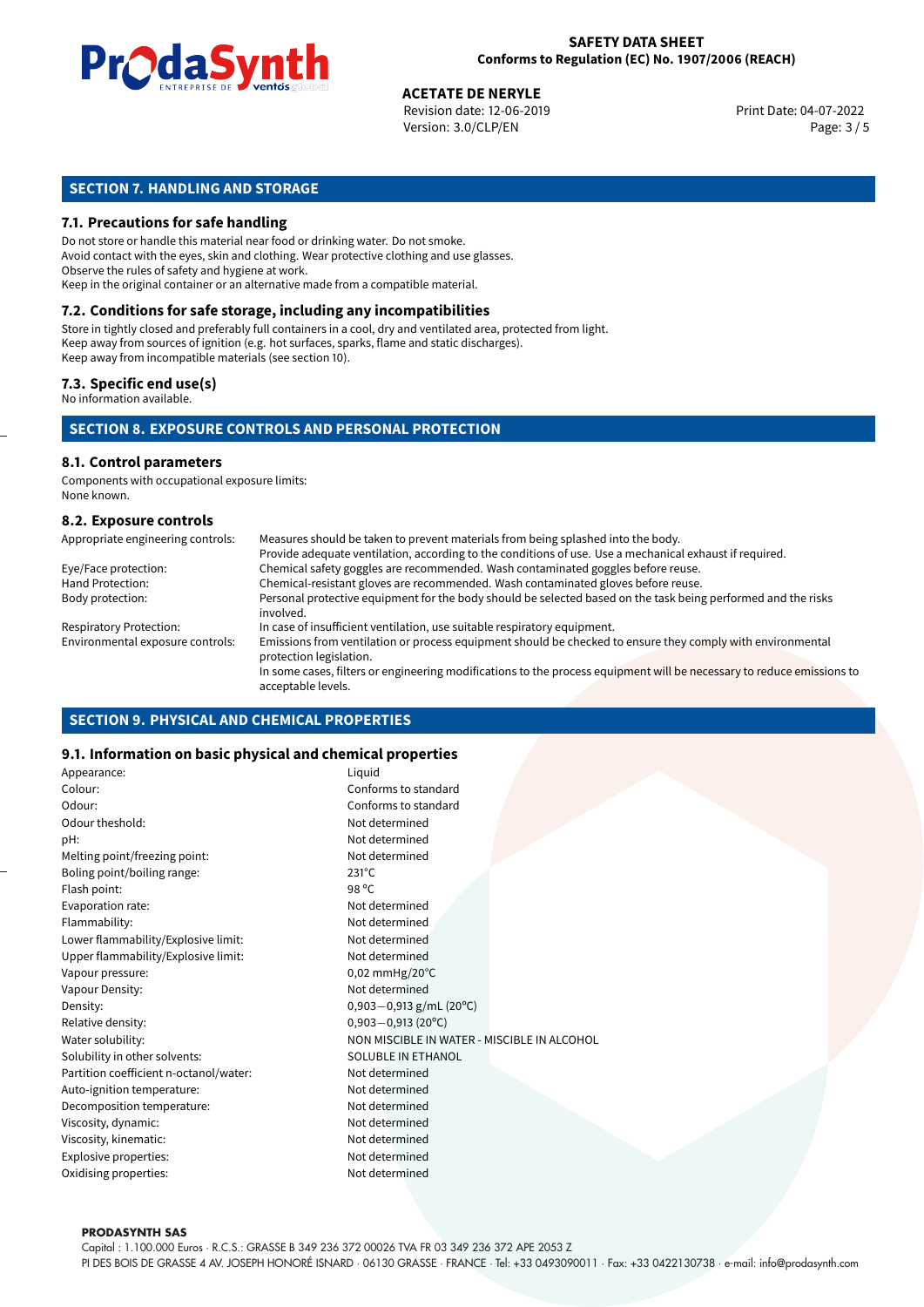

## **ACETATE DE NERYLE**<br>
Revision date: 12-06-2019<br> **Aces 2019**<br> **Aces 2019**<br> **Aces 2019**

Revision date: 12-06-2019 Version: 3.0/CLP/EN Page: 4 / 5

#### **9.2. Additional information**

No information available.

#### **SECTION 10. STABILITY AND REACTIVITY**

#### **10.1. Reactivity**

No hazardous reactions if stored and handled as prescribed/indicated.

#### **10.2. Chemical stability**

The product is stable if stored and handled as prescribed/indicated.

#### **10.3. Possibility of hazardous reactions**

No hazardous reactions if stored and handled as prescribed/indicated.

#### **10.4. Conditions to Avoid**

Conditions to Avoid: Excessive heat, flame or other ignition sources.

#### **10.5. Incompatible materials**

Avoid contact with strong acids and bases and oxidizing agents.

#### **10.6. Hazardous decomposition products**

During combustion may form carbon monoxide and unidentified organic compounds.

#### **SECTION 11. TOXICOLOGICAL INFORMATION**

#### **11.1. Information on toxicological effects**

| <b>Acute toxicity</b>             | Based on the data available, the criteria for classification are not met. |
|-----------------------------------|---------------------------------------------------------------------------|
| <b>Skin corrosion/irritation</b>  | Causes skin irritation.                                                   |
|                                   |                                                                           |
| Serious eye damage/irritation     | Based on the data available, the criteria for classification are not met. |
| Respiratory or skin sensitisation | May cause an allergic skin reaction.                                      |
| Germ cell mutagenicity            | Based on the data available, the criteria for classification are not met. |
| <b>Carcinogenicity</b>            | Based on the data available, the criteria for classification are not met. |
| Reproductive toxicity             | Based on the data available, the criteria for classification are not met. |
| <b>STOT-single exposure</b>       | Based on the data available, the criteria for classification are not met. |
| <b>STOT-repeated exposure</b>     | Based on the data available, the criteria for classification are not met. |
| <b>Aspiration hazard</b>          | Based on the data available, the criteria for classification are not met. |

#### **SECTION 12. ECOLOGICAL INFORMATION**

#### **12.1. Toxicity**

#### **Assessment:**

Based on the data available, the criteria for classification are not met. **Experimental/calculated data:** No information available.

#### **12.2. Degradability**

No information available.

#### **12.3. Bioaccumulative potential**

No information available.

#### **12.4. Soil mobility**

No information available.

## **12.5. Results of PBT and vPvB assessment**

No information available.

#### **12.6. Other adverse effects**

See also sections 6, 7, 13 and 15 Do not allow to get into waste water or waterways.

#### **SECTION 13. DISPOSAL CONSIDERATIONS**

#### **13.1. Waste treatment methods**

Dispose of in accordance with national and local environmental regulations.

#### **PRODASYNTH SAS**

Capital : 1.100.000 Euros · R.C.S.: GRASSE B 349 236 372 00026 TVA FR 03 349 236 372 APE 2053 Z PI DES BOIS DE GRASSE 4 AV. JOSEPH HONORÉ ISNARD · 06130 GRASSE · FRANCE · Tel: +33 0493090011 · Fax: +33 0422130738 · e-mail: info@prodasynth.com